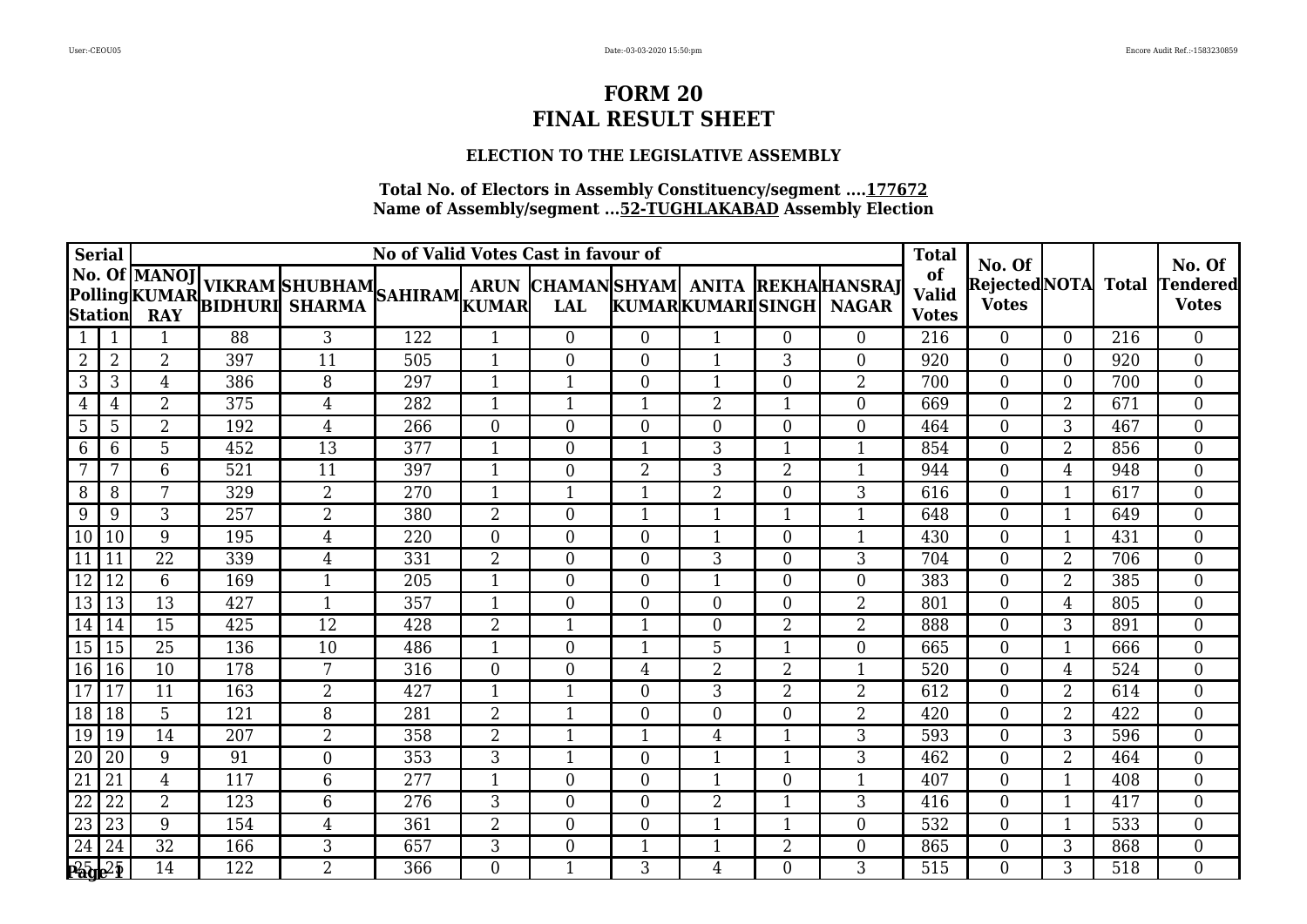## **ELECTION TO THE LEGISLATIVE ASSEMBLY**

| <b>Serial</b>   |    | No of Valid Votes Cast in favour of |     |                                                                  |     |                  |                  |                  |                         |                |                                                     |                                    | No. Of                              |                |              | No. Of                   |
|-----------------|----|-------------------------------------|-----|------------------------------------------------------------------|-----|------------------|------------------|------------------|-------------------------|----------------|-----------------------------------------------------|------------------------------------|-------------------------------------|----------------|--------------|--------------------------|
| Station         |    | No. Of MANOJ<br><b>RAY</b>          |     | <b>NO. OF MANOJ</b><br>PollingKUMAR BIDHURI SHARMA SAHIRAM KUMAR |     |                  | <b>LAL</b>       |                  | <b>KUMARKUMARISINGH</b> |                | ARUN CHAMANSHYAM ANITA REKHAHANSRAJ<br><b>NAGAR</b> | of<br><b>Valid</b><br><b>Votes</b> | <b>RejectedNOTA</b><br><b>Votes</b> |                | <b>Total</b> | Tendered<br><b>Votes</b> |
| 26              | 26 | 8                                   | 250 | 7                                                                | 525 | $\overline{0}$   | $\overline{0}$   | $\Omega$         | 4                       | $\mathbf{1}$   | $\Omega$                                            | 795                                | $\Omega$                            | 4              | 799          | $\overline{0}$           |
| 27              | 27 | 14                                  | 131 | 6                                                                | 405 | $\mathbf{1}$     | 1                | $\overline{2}$   | 3                       | $\overline{2}$ | 3                                                   | 568                                | $\Omega$                            | $\mathbf{1}$   | 569          | $\overline{0}$           |
| $\overline{28}$ | 28 | $\overline{4}$                      | 85  | $\theta$                                                         | 151 | $\overline{2}$   | $\overline{0}$   | $\overline{2}$   | 1                       | $\Omega$       | $\mathbf{1}$                                        | 246                                | $\Omega$                            | $\theta$       | 246          | $\overline{0}$           |
| 29              | 29 | 32                                  | 138 | 7                                                                | 504 | 1                | $\overline{0}$   | $\Omega$         | $\theta$                | $\Omega$       | 3                                                   | 685                                | $\Omega$                            | 4              | 689          | $\overline{0}$           |
| 30              | 30 | 17                                  | 77  | $\overline{2}$                                                   | 305 | $\overline{2}$   | 1                | $\Omega$         | $\theta$                | $\overline{2}$ | $\overline{0}$                                      | 406                                | $\Omega$                            | $\theta$       | 406          | $\boldsymbol{0}$         |
| 31              | 31 | 5                                   | 270 | 5                                                                | 479 | $\mathbf{1}$     | $\overline{0}$   | $\overline{2}$   | $\theta$                | $\Omega$       | $\overline{2}$                                      | 764                                | $\Omega$                            | $\overline{2}$ | 766          | $\boldsymbol{0}$         |
| 32              | 32 | 7                                   | 363 | 11                                                               | 351 | $\mathbf{1}$     |                  | 3                | 4                       | 3              | $\overline{2}$                                      | 746                                | $\theta$                            | 6              | 752          | $\boldsymbol{0}$         |
| 33              | 33 | 4                                   | 205 | 12                                                               | 370 | $\overline{2}$   | $\overline{0}$   | $\Omega$         | $\mathbf{1}$            | $\Omega$       | 3                                                   | 597                                | $\theta$                            | $\Omega$       | 597          | $\boldsymbol{0}$         |
| 34              | 34 | 3                                   | 209 | 3                                                                | 300 | $\boldsymbol{0}$ | $\mathbf{1}$     | $\overline{0}$   | 3                       | 3              | $\overline{2}$                                      | 524                                | $\theta$                            | $\overline{2}$ | 526          | $\boldsymbol{0}$         |
| 35              | 35 | 8                                   | 234 | $\overline{2}$                                                   | 451 | 3                | $\theta$         | $\Omega$         | 4                       | 1              | 1                                                   | 704                                | $\theta$                            | $\overline{2}$ | 706          | $\overline{0}$           |
| 36              | 36 | 10                                  | 98  | 1                                                                | 267 | $\overline{0}$   | $\overline{0}$   | $\Omega$         | 3                       | $\mathbf 1$    | $\overline{2}$                                      | 382                                | $\Omega$                            | 1              | 383          | $\overline{0}$           |
| $\overline{37}$ | 37 | $\overline{2}$                      | 126 | $\overline{2}$                                                   | 199 | $\mathbf{1}$     | $\overline{0}$   |                  | $\overline{2}$          | $\mathbf{1}$   | $\overline{2}$                                      | 336                                | $\theta$                            | 3              | 339          | $\overline{0}$           |
| 38              | 38 | 5                                   | 189 | 5                                                                | 342 | $\overline{2}$   | $\overline{0}$   | $\overline{0}$   | 2                       |                | 3                                                   | 549                                | $\theta$                            | $\Omega$       | 549          | $\overline{0}$           |
| 39              | 39 | 4                                   | 200 | 3                                                                | 317 | $\boldsymbol{0}$ | $\mathbf 1$      | $\overline{0}$   | $\mathbf{1}$            | 0              | $\boldsymbol{0}$                                    | 526                                | $\theta$                            | $\mathbf{1}$   | 527          | $\boldsymbol{0}$         |
| 40              | 40 | 8                                   | 238 | 4                                                                | 299 | 1                | $\overline{0}$   | $\overline{0}$   | $\boldsymbol{0}$        | $\mathbf 1$    | $\overline{2}$                                      | 553                                | $\overline{0}$                      | $\overline{2}$ | 555          | $\overline{0}$           |
| 41              | 41 | 34                                  | 246 | 3                                                                | 528 | $\boldsymbol{0}$ | $\mathbf{1}$     | $\overline{0}$   | 5                       | $\overline{2}$ | $\mathbf{1}$                                        | 820                                | $\overline{0}$                      | 5              | 825          | $\overline{0}$           |
| 42              | 42 | 10                                  | 124 | 6                                                                | 257 | $\mathbf{1}$     | $\mathbf{1}$     | $\overline{2}$   | 3                       | 1              | $\boldsymbol{0}$                                    | 405                                | $\overline{0}$                      | $\mathbf{1}$   | 406          | $\boldsymbol{0}$         |
| 43              | 43 | 8                                   | 210 | 8                                                                | 483 | 3                | $\boldsymbol{0}$ | -1               | 3                       | $\mathbf{1}$   | 1                                                   | 718                                | $\Omega$                            | $\mathbf{1}$   | 719          | $\boldsymbol{0}$         |
| 44              | 44 | 7                                   | 326 | 9                                                                | 502 | $\overline{0}$   | $\mathbf{1}$     |                  | 5                       | $\theta$       | 3                                                   | 854                                | $\Omega$                            | 3              | 857          | $\boldsymbol{0}$         |
| 45              | 45 | $\overline{0}$                      | 305 | 10                                                               | 202 | $\mathbf{1}$     | $\overline{0}$   | $\overline{0}$   | $\overline{0}$          | $\Omega$       | $\overline{0}$                                      | 518                                | $\Omega$                            | $\overline{2}$ | 520          | $\overline{0}$           |
| 46              | 46 | 3                                   | 217 | 13                                                               | 160 | 1                | $\overline{0}$   | $\theta$         | $\overline{0}$          | 0              | $\overline{0}$                                      | 394                                | $\theta$                            | $\overline{2}$ | 396          | $\overline{0}$           |
| 47              | 47 | 0                                   | 241 | 16                                                               | 270 | $\overline{0}$   | $\boldsymbol{0}$ | $\overline{0}$   | $\mathbf{1}$            | 0              | $\boldsymbol{0}$                                    | 528                                | $\Omega$                            | 1              | 529          | $\boldsymbol{0}$         |
| 48              | 48 | $\overline{0}$                      | 339 | 12                                                               | 276 | $\boldsymbol{0}$ | $\boldsymbol{0}$ | $\boldsymbol{0}$ | $\mathbf{1}$            | $\overline{0}$ | $\overline{2}$                                      | 630                                | $\theta$                            | 3              | 633          | $\boldsymbol{0}$         |
| 49              | 49 | 1                                   | 303 | 6                                                                | 220 | 1                | $\boldsymbol{0}$ | $\overline{0}$   | $\mathbf{1}$            | $\overline{0}$ | $\overline{0}$                                      | 532                                | $\overline{0}$                      | 6              | 538          | $\overline{0}$           |
| <b>Page 52</b>  |    | 3                                   | 440 | 5                                                                | 169 | $\overline{0}$   | $\overline{0}$   | $\overline{2}$   | $\overline{0}$          | $\theta$       | $\overline{2}$                                      | 621                                | $\theta$                            | 3              | 624          | $\overline{0}$           |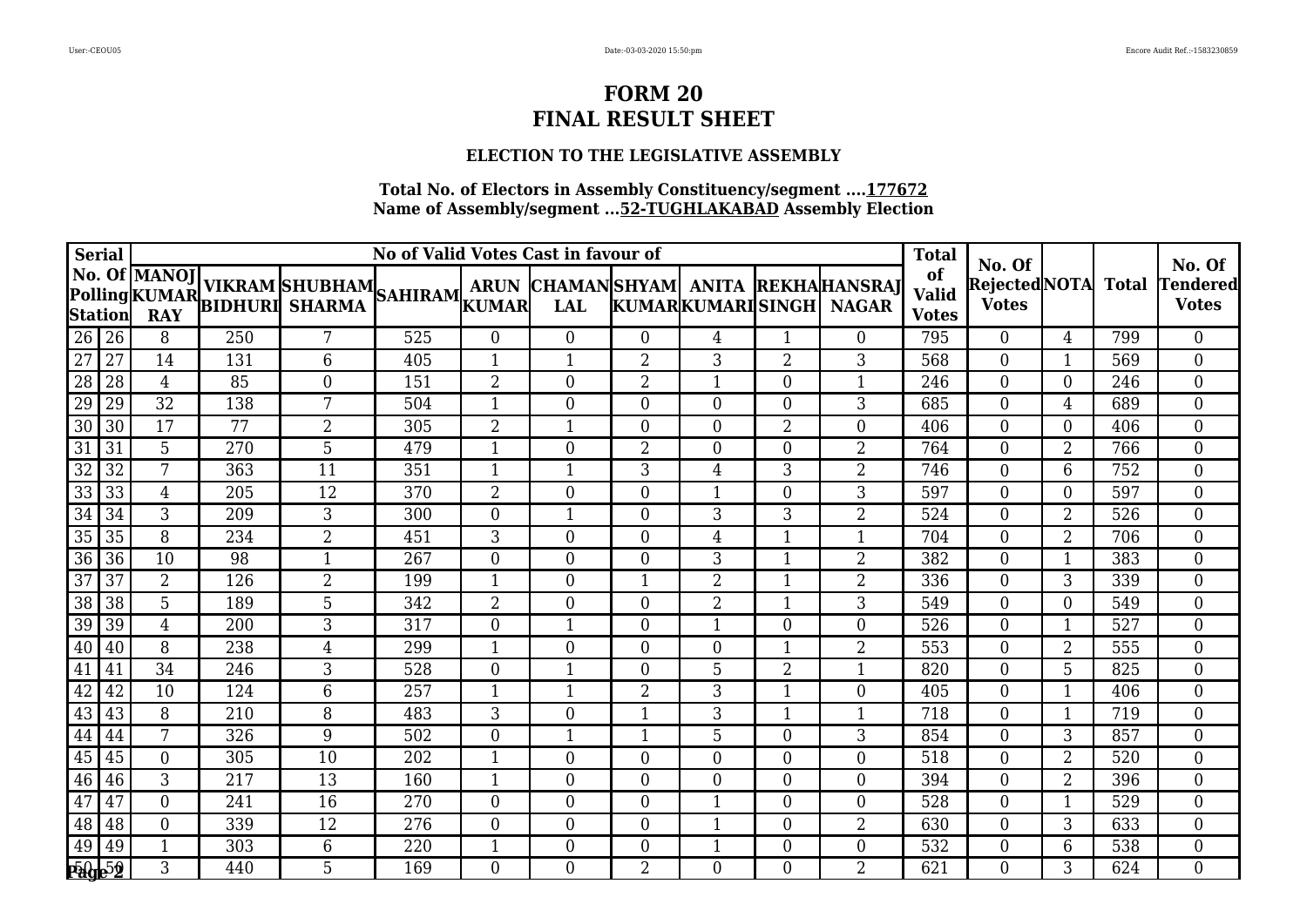## **ELECTION TO THE LEGISLATIVE ASSEMBLY**

|                      | <b>Serial</b> | No of Valid Votes Cast in favour of |     |                                                                                          |     |                  |                  |                |                         |                |                                                     | <b>Total</b>                       | No. Of                              |                |              | No. Of                   |
|----------------------|---------------|-------------------------------------|-----|------------------------------------------------------------------------------------------|-----|------------------|------------------|----------------|-------------------------|----------------|-----------------------------------------------------|------------------------------------|-------------------------------------|----------------|--------------|--------------------------|
|                      | Station       | No. Of MANOJ<br><b>RAY</b>          |     | <b>NO. OF MANOJ VIKRAM SHUBHAM</b><br>Polling KUMAR<br>Station <b>PAY BIDHURI SHARMA</b> |     |                  | <b>LAL</b>       |                | <b>KUMARKUMARISINGH</b> |                | ARUN CHAMANSHYAM ANITA REKHAHANSRAT<br><b>NAGAR</b> | of<br><b>Valid</b><br><b>Votes</b> | <b>RejectedNOTA</b><br><b>Votes</b> |                | <b>Total</b> | Tendered<br><b>Votes</b> |
| 51                   | 51            | 7                                   | 715 | 6                                                                                        | 250 | 1                | $\overline{0}$   |                | $\overline{0}$          | -1             |                                                     | 982                                | $\Omega$                            | 4              | 986          | $\overline{0}$           |
| 52                   | 52            | 9                                   | 216 | 7                                                                                        | 697 | $\mathbf{1}$     | $\boldsymbol{0}$ | $\overline{0}$ | 5                       | $\overline{0}$ | $\overline{2}$                                      | 937                                | $\theta$                            | 1              | 938          | $\overline{0}$           |
| 53                   | 53            | $\overline{2}$                      | 187 | 3                                                                                        | 247 | $\overline{0}$   | $\overline{0}$   | $\Omega$       | $\theta$                | 3              | $\mathbf{1}$                                        | 443                                | $\theta$                            | $\overline{2}$ | 445          | $\overline{0}$           |
| $\overline{54}$      | 54            | 6                                   | 655 | 8                                                                                        | 217 | $\overline{0}$   | $\overline{0}$   |                | 3                       | 3              | 3                                                   | 896                                | $\theta$                            | 4              | 900          | $\overline{0}$           |
| 55                   | 55            | 6                                   | 610 | 3                                                                                        | 176 | $\overline{0}$   | $\overline{2}$   | $\Omega$       | $\mathbf{1}$            | 0              | $\overline{2}$                                      | 800                                | $\theta$                            | $\overline{2}$ | 802          | $\overline{0}$           |
| 56                   | 56            | 3                                   | 548 | 3                                                                                        | 168 | $\overline{0}$   | $\overline{0}$   | $\overline{0}$ | $\mathbf{1}$            | $\overline{2}$ | $\overline{0}$                                      | 725                                | $\Omega$                            | 5              | 730          | $\boldsymbol{0}$         |
| 57                   | 57            | 2                                   | 388 | 7                                                                                        | 172 | $\overline{2}$   | $\boldsymbol{0}$ | $\overline{0}$ | $\overline{0}$          | 1              | 3                                                   | 575                                | $\theta$                            | 10             | 585          | $\boldsymbol{0}$         |
| 58                   | 58            | 5                                   | 442 | 18                                                                                       | 534 | $\overline{2}$   | 1                | 4              | 1                       | $\overline{2}$ | 4                                                   | 1013                               | $\theta$                            | 7              | 1020         | $\overline{0}$           |
| 59                   | 59            | 3                                   | 420 | 5                                                                                        | 520 | $\overline{4}$   | $\boldsymbol{0}$ | $\overline{0}$ | 3                       | $\overline{2}$ | $\overline{2}$                                      | 959                                | $\overline{0}$                      | 4              | 963          | $\overline{0}$           |
| 60                   | 60            | 10                                  | 399 | 9                                                                                        | 502 | $\overline{0}$   | $\overline{0}$   | 3              | 3                       | $\theta$       | 3                                                   | 929                                | $\theta$                            | $\overline{2}$ | 931          | $\boldsymbol{0}$         |
| 61                   | 61            | 2                                   | 323 | 8                                                                                        | 444 | $\mathbf{1}$     | $\overline{0}$   | $\theta$       | $\overline{0}$          | $\Omega$       | $\overline{0}$                                      | 778                                | $\Omega$                            | 1              | 779          | $\boldsymbol{0}$         |
| 62                   | 62            | 4                                   | 455 | 10                                                                                       | 332 | $\overline{2}$   | $\overline{0}$   |                | $\mathbf{1}$            | $\mathbf 1$    | $\mathbf{1}$                                        | 807                                | $\Omega$                            | 4              | 811          | $\boldsymbol{0}$         |
| 63                   | 63            | 2                                   | 452 | 15                                                                                       | 334 | $\overline{0}$   | $\overline{0}$   |                | 1                       |                | 3                                                   | 809                                | $\Omega$                            | $\overline{2}$ | 811          | $\overline{0}$           |
| 64                   | 64            | $\overline{2}$                      | 439 | 9                                                                                        | 349 | $\mathbf{1}$     | 1                | $\overline{2}$ | $\overline{2}$          | $\mathbf{1}$   | $\overline{4}$                                      | 810                                | $\theta$                            | 6              | 816          | $\boldsymbol{0}$         |
| 65                   | 65            | 7                                   | 404 | 17                                                                                       | 417 | $\overline{2}$   | $\boldsymbol{0}$ |                | 3                       | 2              | 3                                                   | 856                                | $\overline{0}$                      | $\overline{2}$ | 858          | $\boldsymbol{0}$         |
| 66                   | 66            | $\overline{2}$                      | 286 | 8                                                                                        | 335 | $\overline{2}$   | $\overline{0}$   | -1             | $\mathbf{1}$            | 1              | 3                                                   | 639                                | $\theta$                            | $\overline{2}$ | 641          | $\overline{0}$           |
| 67                   | 67            | 11                                  | 454 | 15                                                                                       | 416 | $\mathbf{1}$     | $\overline{0}$   | $\overline{0}$ | $\overline{2}$          | $\mathbf 1$    | $\overline{2}$                                      | 902                                | $\overline{0}$                      | 2              | 904          | $\boldsymbol{0}$         |
| 68                   | 68            | 3                                   | 275 | 4                                                                                        | 151 | $\boldsymbol{0}$ | $\boldsymbol{0}$ | $\overline{0}$ | $\overline{2}$          | $\Omega$       | 1                                                   | 436                                | $\overline{0}$                      | 1              | 437          | $\boldsymbol{0}$         |
| 69                   | 69            | 4                                   | 321 | 7                                                                                        | 176 | $\theta$         | $\overline{0}$   | $\Omega$       | $\theta$                | $\mathbf 1$    | $\mathbf{1}$                                        | 510                                | $\theta$                            | 1              | 511          | $\boldsymbol{0}$         |
| 70                   | 70            | 5                                   | 250 | 4                                                                                        | 558 | $\overline{4}$   | 1                | $\overline{0}$ | 2                       | 3              | $\overline{0}$                                      | 827                                | $\Omega$                            | 4              | 831          | $\overline{0}$           |
| 71                   | 71            | $\overline{6}$                      | 202 | 4                                                                                        | 557 | 1                | $\overline{0}$   | $\overline{2}$ | 6                       | $\overline{1}$ | $\mathbf{1}$                                        | 780                                | $\theta$                            | $\overline{2}$ | 782          | $\overline{0}$           |
| 72                   | 72            | 10                                  | 208 | 3                                                                                        | 593 | $\overline{2}$   | $\mathbf 1$      | $\overline{2}$ | 5                       | $\mathbf 1$    | $\overline{2}$                                      | 827                                | $\Omega$                            | 3              | 830          | $\boldsymbol{0}$         |
| 73                   | 73            | $6\phantom{1}6$                     | 279 | $\overline{4}$                                                                           | 389 | $\boldsymbol{0}$ | $\overline{2}$   | $\overline{2}$ | 7                       | $\mathbf 1$    | $\mathbf{1}$                                        | 691                                | $\overline{0}$                      | 1              | 692          | $\boldsymbol{0}$         |
| 74                   | 74            | 11                                  | 319 | 4                                                                                        | 383 | $\mathbf{1}$     | $\boldsymbol{0}$ | 1              | 3                       | $\overline{0}$ | $\,6\,$                                             | 728                                | $\overline{0}$                      | 6              | 734          | $\overline{0}$           |
| $P\bar{a}$ g $e^7$ 3 |               | 14                                  | 323 | 7                                                                                        | 439 | $\overline{2}$   | $\overline{0}$   | $\Omega$       | 7                       | 2              | 1                                                   | 795                                | $\theta$                            | $\overline{2}$ | 797          | $\overline{0}$           |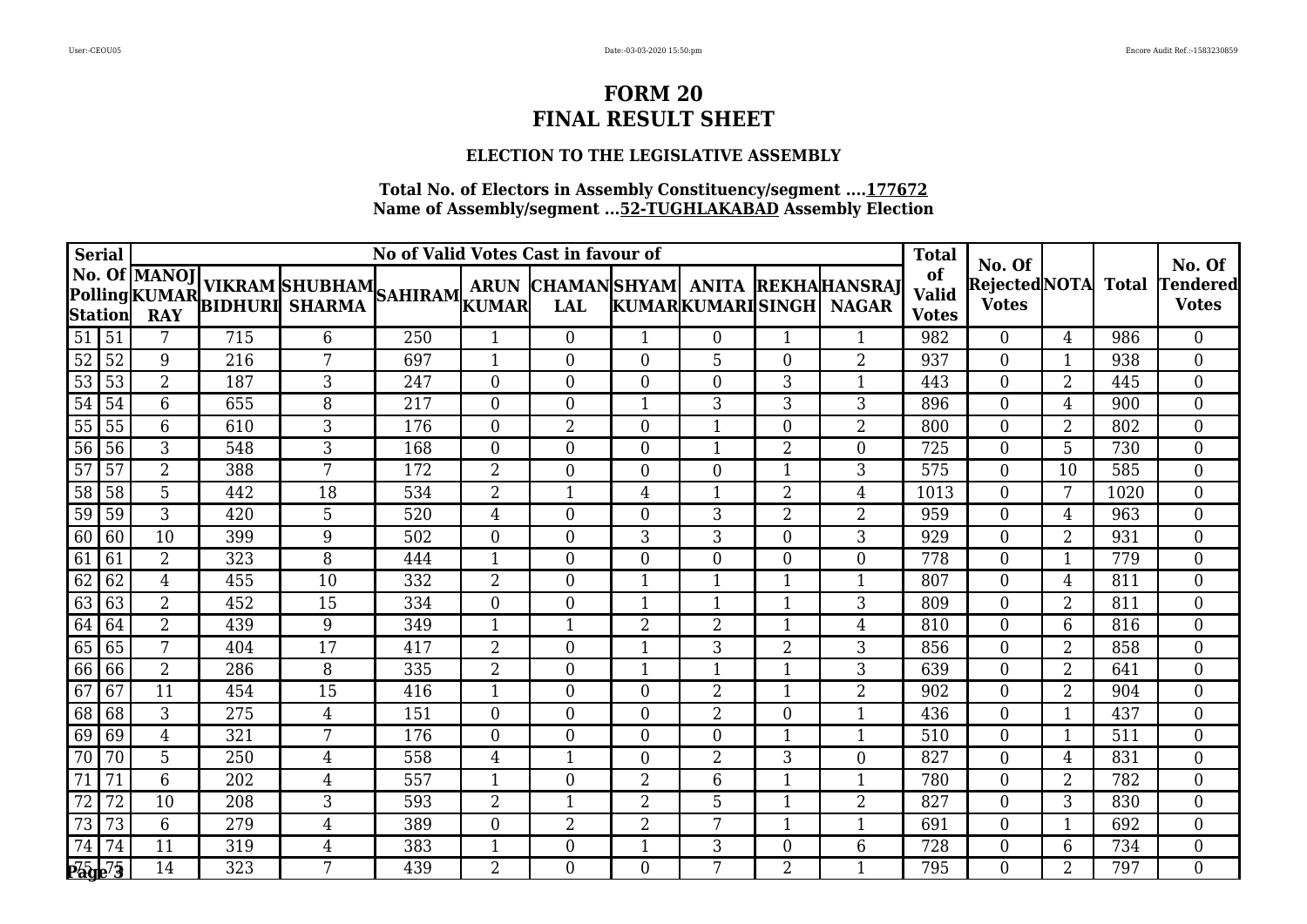## **ELECTION TO THE LEGISLATIVE ASSEMBLY**

| <b>Serial</b>   |       | No of Valid Votes Cast in favour of |     |                                                                                   |     |                  |                  |                |                         |                          |                                                     |                                    | No. Of                              |                |              | No. Of                   |
|-----------------|-------|-------------------------------------|-----|-----------------------------------------------------------------------------------|-----|------------------|------------------|----------------|-------------------------|--------------------------|-----------------------------------------------------|------------------------------------|-------------------------------------|----------------|--------------|--------------------------|
| Station         |       | No. Of MANOJ<br><b>RAY</b>          |     | <b>NO. OF MANOJ VIKRAM SHUBHAM</b><br>Polling KUMAR<br>Station DAY BIDHURI SHARMA |     |                  | <b>LAL</b>       |                | <b>KUMARKUMARISINGH</b> |                          | ARUN CHAMANSHYAM ANITA REKHAHANSRAT<br><b>NAGAR</b> | of<br><b>Valid</b><br><b>Votes</b> | <b>RejectedNOTA</b><br><b>Votes</b> |                | <b>Total</b> | Tendered<br><b>Votes</b> |
| 76 76           |       | 4                                   | 279 | 5                                                                                 | 338 | 1                | $\overline{0}$   | $\overline{0}$ | 1                       | $\Omega$                 | 1                                                   | 629                                | $\Omega$                            | 2              | 631          | $\overline{0}$           |
| 77              | 77    | 9                                   | 241 | $\overline{2}$                                                                    | 307 | $\mathbf{1}$     | $\overline{2}$   | $\overline{0}$ | $\overline{2}$          | $\overline{2}$           | $\mathbf{1}$                                        | 567                                | $\theta$                            | $\overline{0}$ | 567          | $\boldsymbol{0}$         |
| 78              | 78    | 7                                   | 283 | 6                                                                                 | 333 | $\overline{2}$   | $\overline{0}$   | $\overline{2}$ | 3                       | $\mathbf{1}$             | $\overline{0}$                                      | 637                                | $\theta$                            | $\theta$       | 637          | $\overline{0}$           |
| 79              | 79    | 13                                  | 336 | 7                                                                                 | 370 | 3                | $\overline{0}$   |                | 3                       | $\Omega$                 | 4                                                   | 737                                | $\theta$                            | 5              | 742          | $\overline{0}$           |
| 80              | 80    | 45                                  | 265 |                                                                                   | 468 | $\overline{2}$   | $\overline{0}$   |                | 5                       | $\theta$                 | 4                                                   | 791                                | $\theta$                            | 5              | 796          | $\overline{0}$           |
| 81              | 81    | 12                                  | 288 | $\overline{5}$                                                                    | 411 | 3                | 1                |                | 4                       | $\mathbf 1$              | $\overline{4}$                                      | 730                                | $\Omega$                            | 4              | 734          | $\boldsymbol{0}$         |
| 82              | 82    | 6                                   | 250 | 5                                                                                 | 376 | $\overline{2}$   | $\boldsymbol{0}$ | $\overline{2}$ | 4                       | $\overline{0}$           | $\overline{2}$                                      | 647                                | $\theta$                            | 3              | 650          | $\boldsymbol{0}$         |
| 83              | 83    | 12                                  | 253 | 5                                                                                 | 315 | $\boldsymbol{0}$ | $\overline{0}$   | $\overline{2}$ | 1                       | $\overline{0}$           | $\mathbf{1}$                                        | 589                                | $\theta$                            | 3              | 592          | $\overline{0}$           |
| 84              | 84    | 6                                   | 75  | 3                                                                                 | 275 | $\overline{2}$   | $\boldsymbol{0}$ | $\overline{0}$ | $\boldsymbol{0}$        | $\overline{\phantom{a}}$ | 3                                                   | 365                                | $\overline{0}$                      | $\overline{2}$ | 367          | $\overline{0}$           |
| 85              | 85    | 7                                   | 316 | 6                                                                                 | 448 | $\mathbf{1}$     | $\overline{2}$   | $\mathbf{1}$   | $\overline{2}$          | 1                        | $\mathbf{1}$                                        | 785                                | $\theta$                            | 3              | 788          | $\boldsymbol{0}$         |
| 86              | 86    | 5                                   | 241 | 7                                                                                 | 425 | $\overline{0}$   | $\overline{0}$   | $\overline{0}$ | 3                       | $\overline{\mathbf{1}}$  | $\overline{0}$                                      | 682                                | $\Omega$                            | 3              | 685          | $\boldsymbol{0}$         |
| $\overline{87}$ | 87    | $\overline{2}$                      | 252 | 6                                                                                 | 410 | $\overline{0}$   | $\mathbf{1}$     | $\overline{2}$ | $\mathbf{1}$            | $\mathbf{1}$             | $\overline{2}$                                      | 677                                | $\Omega$                            | $\theta$       | 677          | $\boldsymbol{0}$         |
| 88              | 88    | 7                                   | 242 | 3                                                                                 | 399 | $\overline{0}$   | $\overline{0}$   | $\overline{0}$ | $\overline{0}$          | $\Omega$                 | $\overline{2}$                                      | 653                                | $\Omega$                            | 3              | 656          | $\overline{0}$           |
| 89              | 89    | 3                                   | 213 | 3                                                                                 | 581 | $\mathbf{1}$     | $\boldsymbol{0}$ | -1             | $\mathbf{1}$            | 3                        | $\overline{2}$                                      | 808                                | $\theta$                            | $\overline{2}$ | 810          | $\boldsymbol{0}$         |
| 90              | 90    | 2                                   | 174 | $\overline{2}$                                                                    | 330 | 1                | 1                | $\overline{0}$ | 3                       | -1                       | 1                                                   | 515                                | $\theta$                            | 3              | 518          | $\boldsymbol{0}$         |
| 91              | 91    | 6                                   | 329 | $\overline{2}$                                                                    | 469 | $\boldsymbol{0}$ | $\boldsymbol{0}$ | $\overline{2}$ | $\overline{2}$          | $\overline{0}$           | $\overline{0}$                                      | 810                                | $\theta$                            | 4              | 814          | $\overline{0}$           |
| 92              | 92    | 5                                   | 156 | $\overline{4}$                                                                    | 293 | $\overline{2}$   | $\overline{0}$   | $\overline{0}$ | $\mathbf{1}$            | $\overline{0}$           | $\overline{0}$                                      | 461                                | $\overline{0}$                      | $\overline{0}$ | 461          | $\boldsymbol{0}$         |
| 93              | 93    | $\overline{4}$                      | 141 | 4                                                                                 | 298 | $\boldsymbol{0}$ | $\boldsymbol{0}$ | -1             | $\overline{0}$          | $\Omega$                 | $\overline{0}$                                      | 448                                | $\Omega$                            | 1              | 449          | $\boldsymbol{0}$         |
| 94              | 94    | 22                                  | 350 | 7                                                                                 | 430 | $\overline{2}$   | $\overline{0}$   | $\Omega$       | 5                       | $\Omega$                 | $\overline{2}$                                      | 818                                | $\Omega$                            | 8              | 826          | $\boldsymbol{0}$         |
| 95              | 95    | 8                                   | 319 | 4                                                                                 | 345 | $\mathbf{1}$     | $\overline{0}$   | $\overline{0}$ | $\overline{0}$          | $\Omega$                 | $\overline{0}$                                      | 677                                | $\Omega$                            | 3              | 680          | $\overline{0}$           |
| 96              | 96    | $\overline{7}$                      | 288 | 5                                                                                 | 379 | $\overline{2}$   | $\overline{0}$   |                | $\overline{2}$          | 0                        | 5                                                   | 689                                | $\theta$                            | 4              | 693          | $\theta$                 |
| 97              | 97    | 10                                  | 158 | 4                                                                                 | 557 | $\overline{2}$   | 2                | 8              | 7                       | $\mathbf 1$              | 2                                                   | 751                                | $\Omega$                            | 1              | 752          | $\boldsymbol{0}$         |
| 98              | 98    | 5                                   | 133 | $\mathbf{1}$                                                                      | 395 | $\overline{2}$   | $\overline{2}$   | 4              | $\mathbf{1}$            | 3                        | $\boldsymbol{0}$                                    | 546                                | $\overline{0}$                      | 1              | 547          | $\boldsymbol{0}$         |
| 99              | 99    | 6                                   | 103 | 3                                                                                 | 440 | $\mathbf{1}$     | $\boldsymbol{0}$ | 3              | 2                       | $\overline{0}$           | $\overline{0}$                                      | 558                                | $\overline{0}$                      | $\mathbf{1}$   | 559          | $\overline{0}$           |
|                 | 19960 | 5                                   | 186 | 3                                                                                 | 498 | $\overline{2}$   | 1                | 4              | $\overline{2}$          | $\mathbf{1}$             | $\overline{2}$                                      | 704                                | $\theta$                            | $\overline{2}$ | 706          | $\overline{0}$           |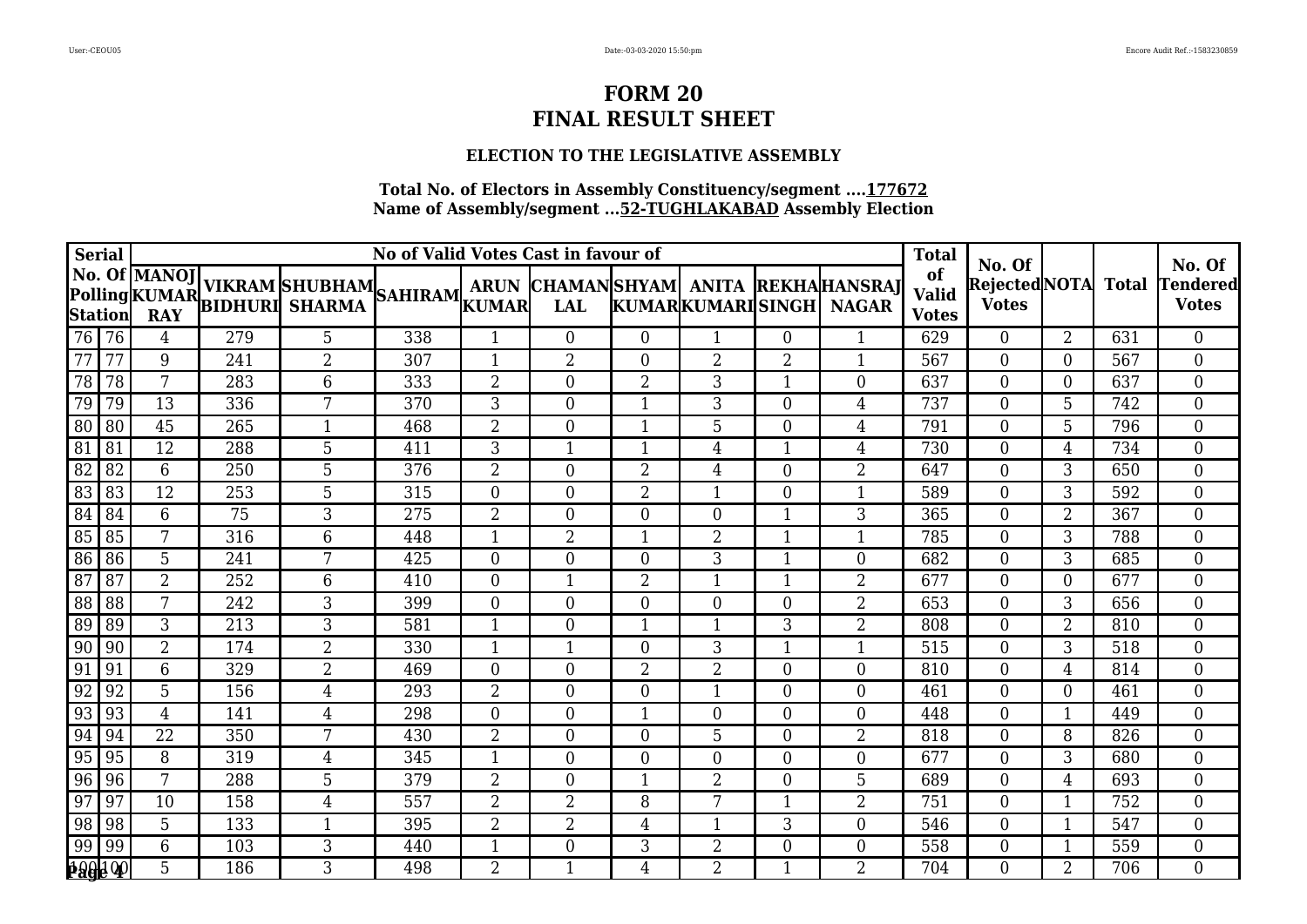## **ELECTION TO THE LEGISLATIVE ASSEMBLY**

| Serial             | No of Valid Votes Cast in favour of |     |                                                                                  |     |                  |                  |                  |                  |                |                                                     |                                    | No. Of                         |                         |              | No. Of                          |
|--------------------|-------------------------------------|-----|----------------------------------------------------------------------------------|-----|------------------|------------------|------------------|------------------|----------------|-----------------------------------------------------|------------------------------------|--------------------------------|-------------------------|--------------|---------------------------------|
| Station            | No. Of  MANOJ  <br><b>RAY</b>       |     | <b>NO. OF MANOJ VIKRAM SHUBHAM</b><br>Polling KUMAR BIDHURI SHARMA SAHIRAM KUMAR |     |                  | <b>LAL</b>       |                  | KUMARKUMARISINGH |                | ARUN CHAMANSHYAM ANITA REKHAHANSRAJ<br><b>NAGAR</b> | of<br><b>Valid</b><br><b>Votes</b> | Rejected NOTA <br><b>Votes</b> |                         | <b>Total</b> | <b>Tendered</b><br><b>Votes</b> |
| [101]101           | 5                                   | 119 | 7                                                                                | 425 |                  | $\overline{0}$   | 5                | 3                | $\Omega$       | 2                                                   | 567                                | $\overline{0}$                 | $\Omega$                | 567          | $\overline{0}$                  |
| 102 102            | 4                                   | 122 | 5                                                                                | 356 | $\mathbf{1}$     | $\boldsymbol{0}$ | 9                | 3                | $\overline{0}$ | $\mathbf{1}$                                        | 501                                | $\boldsymbol{0}$               | $\overline{2}$          | 503          | $\overline{0}$                  |
| 103103             | 4                                   | 384 | 9                                                                                | 203 | $\mathbf{1}$     | $\overline{2}$   | $\mathbf{1}$     | 3                | 4              | 4                                                   | 615                                | $\overline{0}$                 | 4                       | 619          | $\overline{0}$                  |
| 104 104            | 4                                   | 241 | 5                                                                                | 354 | $\overline{0}$   | $\overline{0}$   | -1               | $\overline{2}$   | $\Omega$       | $\mathbf{1}$                                        | 608                                | $\overline{0}$                 | 4                       | 612          | $\overline{0}$                  |
| 105 105            | 5                                   | 343 | 9                                                                                | 380 | $\overline{2}$   | 0                | -1               | $\mathbf{1}$     | -1             | $\boldsymbol{0}$                                    | 742                                | $\overline{0}$                 | 3                       | 745          | $\overline{0}$                  |
| 106 106            | 3                                   | 246 | 10                                                                               | 361 | 3                |                  | $\overline{0}$   | 3                |                | $\mathbf{1}$                                        | 629                                | $\overline{0}$                 | $\mathbf 1$             | 630          | $\boldsymbol{0}$                |
| $\sqrt{107}$ $107$ | 8                                   | 301 | 8                                                                                | 284 | $\mathbf{1}$     | $\overline{2}$   | $\boldsymbol{0}$ | $\mathbf{1}$     | $\overline{0}$ | $\boldsymbol{0}$                                    | 605                                | $\overline{0}$                 | $\mathbf 1$             | 606          | $\overline{0}$                  |
| 108108             | 3                                   | 339 | $\mathbf 1$                                                                      | 309 | $\boldsymbol{0}$ | 0                | $\overline{0}$   | 1                | -1             | $\overline{2}$                                      | 656                                | $\boldsymbol{0}$               | $\overline{0}$          | 656          | $\overline{0}$                  |
| 109 109            | $\mathbf{1}$                        | 238 | 24                                                                               | 217 | $\boldsymbol{0}$ | $\mathbf{1}$     | $\overline{0}$   | $\overline{0}$   | $\overline{0}$ | $\mathbf{1}$                                        | 482                                | $\boldsymbol{0}$               | $\overline{\mathbf{1}}$ | 483          | $\overline{0}$                  |
| 110 110            | $\overline{0}$                      | 151 | 13                                                                               | 260 | $\overline{0}$   | $\mathbf{1}$     | $\overline{0}$   | $\overline{0}$   | $\mathbf 1$    | $\overline{2}$                                      | 428                                | $\overline{0}$                 | $\overline{2}$          | 430          | $\overline{0}$                  |
| 1111111            | 9                                   | 140 | 17                                                                               | 208 | $\overline{0}$   | 0                | $\overline{0}$   | $\overline{0}$   | -1             | $\mathbf{1}$                                        | 376                                | $\overline{0}$                 | $\Omega$                | 376          | $\boldsymbol{0}$                |
| 112 112            | 7                                   | 214 | 20                                                                               | 246 | $\overline{0}$   | 0                | $\overline{0}$   | $\theta$         | $\Omega$       | $\mathbf{1}$                                        | 488                                | $\overline{0}$                 | 6                       | 494          | $\overline{0}$                  |
| 113113             | 12                                  | 288 | 10                                                                               | 531 | 1                | 1                | -1               | 3                | $\Omega$       | $\overline{2}$                                      | 849                                | $\overline{0}$                 | 3                       | 852          | $\overline{0}$                  |
| 114 114            | 10                                  | 370 | 5                                                                                | 363 | 1                | 0                | $\overline{0}$   | $\overline{0}$   | 0              | $\overline{2}$                                      | 751                                | $\overline{0}$                 | 4                       | 755          | $\overline{0}$                  |
| $\sqrt{115}$ $115$ | $\overline{2}$                      | 382 | 6                                                                                | 321 | $\boldsymbol{0}$ | 0                | $\overline{0}$   | $\mathbf 1$      | 0              | $\mathbf{1}$                                        | 713                                | $\boldsymbol{0}$               | 4                       | 717          | $\boldsymbol{0}$                |
| 116 116            | 4                                   | 399 | 9                                                                                | 328 | $\boldsymbol{0}$ | $\boldsymbol{0}$ | $\overline{0}$   | $\mathbf{1}$     | $\overline{0}$ | $\boldsymbol{0}$                                    | 741                                | $\boldsymbol{0}$               | 3                       | 744          | $\boldsymbol{0}$                |
| $\sqrt{117}117$    | 5                                   | 449 | 4                                                                                | 378 | $\boldsymbol{0}$ | $\mathbf{1}$     | 1                | 1                | $\overline{0}$ | 3                                                   | 842                                | $\boldsymbol{0}$               | 2                       | 844          | $\overline{0}$                  |
| 118118             | 4                                   | 353 | 14                                                                               | 485 | $\boldsymbol{0}$ | 0                | -1               | 3                | $\Omega$       | 2                                                   | 862                                | $\boldsymbol{0}$               | 3                       | 865          | $\boldsymbol{0}$                |
| $\sqrt{119}119$    | $\boldsymbol{0}$                    | 284 | 9                                                                                | 235 | $\theta$         | $\overline{0}$   | $\theta$         | $\theta$         | $\mathbf 1$    | $\mathbf{1}$                                        | 530                                | $\theta$                       | $\overline{2}$          | 532          | $\overline{0}$                  |
| 120 120            | 12                                  | 282 | 12                                                                               | 531 | $\boldsymbol{0}$ | $\overline{0}$   | $\overline{0}$   | $\overline{2}$   | -1             | 2                                                   | 842                                | $\boldsymbol{0}$               | 3                       | 845          | $\overline{0}$                  |
| 121 121            | $\overline{5}$                      | 283 | 6                                                                                | 475 | $\overline{0}$   | $\mathbf{1}$     | $\mathbf{1}$     | $\overline{0}$   | 0              | 3                                                   | 774                                | $\overline{0}$                 | $\mathbf 1$             | 775          | $\overline{0}$                  |
| $\sqrt{122}$ 122   | 12                                  | 298 | 10                                                                               | 473 | 1                | 0                | $\overline{0}$   | $\mathbf 1$      | $\overline{0}$ | 1                                                   | 796                                | $\theta$                       | $\overline{2}$          | 798          | $\boldsymbol{0}$                |
| 123 123            | 19                                  | 273 | $\overline{4}$                                                                   | 382 | $\overline{2}$   | $\boldsymbol{0}$ | $\overline{0}$   | $\overline{0}$   | $\overline{0}$ | $\mathbf{1}$                                        | 681                                | $\boldsymbol{0}$               | 1                       | 682          | $\boldsymbol{0}$                |
| 124 124            | 17                                  | 223 | 6                                                                                | 430 | 3                | $\boldsymbol{0}$ | $\overline{2}$   | $\mathbf{1}$     | $\overline{0}$ | $\boldsymbol{0}$                                    | 682                                | $\boldsymbol{0}$               | 3                       | 685          | $\boldsymbol{0}$                |
| 325 25             | 9                                   | 302 | 11                                                                               | 403 | $\boldsymbol{0}$ | $\overline{0}$   | 1                | $\overline{2}$   | $\mathbf 1$    | $\overline{2}$                                      | 731                                | $\overline{0}$                 | $\mathbf 1$             | 732          | $\overline{0}$                  |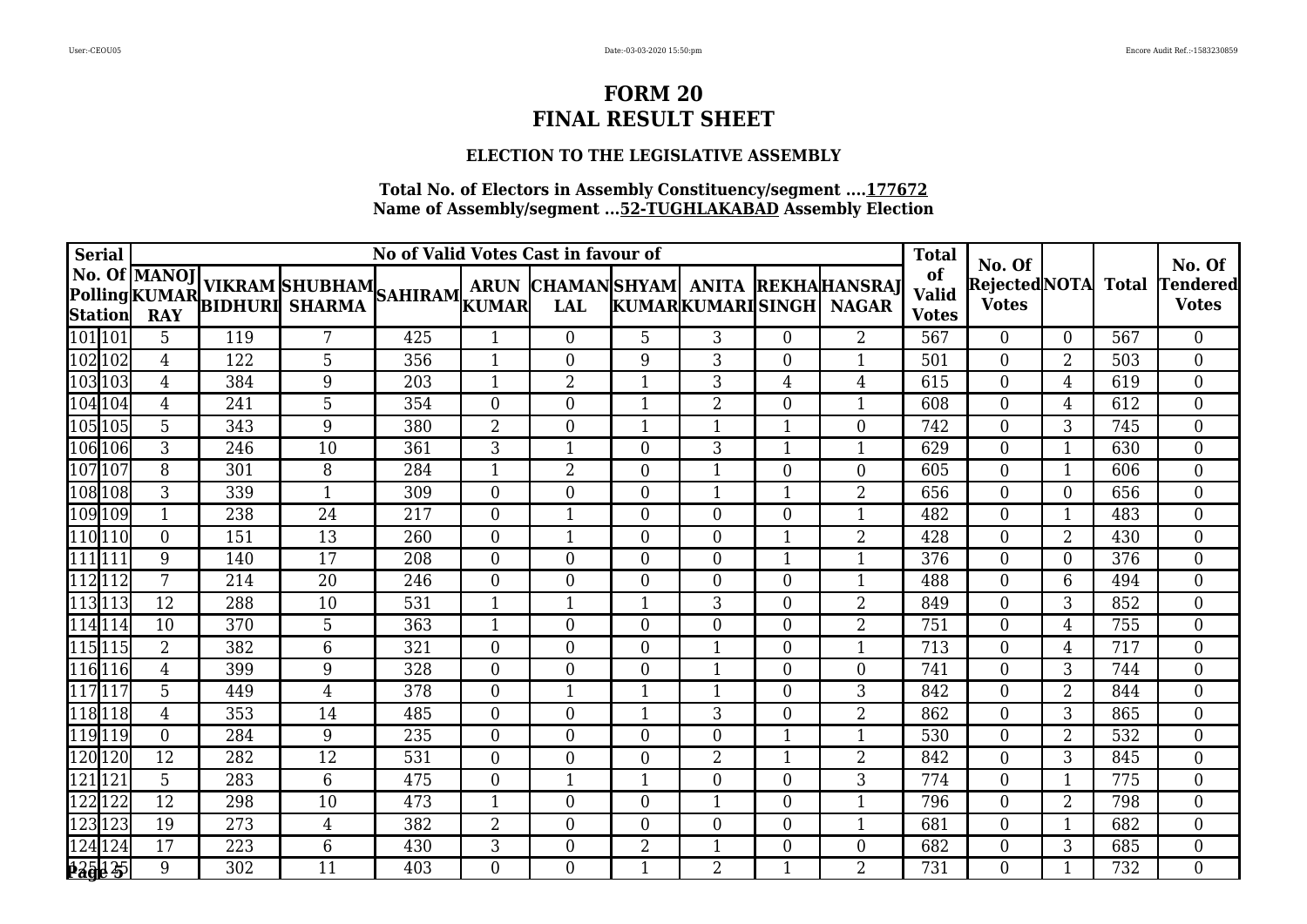## **ELECTION TO THE LEGISLATIVE ASSEMBLY**

| Serial            |                |                 |     |                                                                             | <b>Total</b> | No. Of           |                |                  | No. Of                   |                |                                                     |                                    |                                    |                |     |                          |
|-------------------|----------------|-----------------|-----|-----------------------------------------------------------------------------|--------------|------------------|----------------|------------------|--------------------------|----------------|-----------------------------------------------------|------------------------------------|------------------------------------|----------------|-----|--------------------------|
|                   |                |                 |     | No. Of MANOJ VIKRAM SHUBHAM SAHIRAM ARUN NARUNG POLING KUMAR BIDHURI SHARMA |              |                  | <b>LAL</b>     |                  | <b>KUMARKUMARISINGHI</b> |                | ARUN CHAMANSHYAM ANITA REKHAHANSRAJ<br><b>NAGAR</b> | of<br><b>Valid</b><br><b>Votes</b> | RejectedNOTA Total<br><b>Votes</b> |                |     | Tendered<br><b>Votes</b> |
| $\sqrt{126}$  126 |                | 6               | 135 | 8                                                                           | 694          | 4                | $\mathbf{1}$   | $\overline{0}$   | 1                        | -1             | $\overline{0}$                                      | 850                                | $\theta$                           | 6              | 856 | $\overline{0}$           |
| 127 127           |                | 6               | 167 | 4                                                                           | 485          | $\overline{0}$   | $\mathbf{1}$   | $\overline{0}$   | 1                        | $\overline{2}$ | $\overline{0}$                                      | 666                                | $\theta$                           | $\overline{2}$ | 668 | $\overline{0}$           |
| 128 128           |                | $\overline{4}$  | 419 | 14                                                                          | 376          | $\overline{0}$   | $\overline{0}$ | $\theta$         | $\mathbf{1}$             | $\Omega$       | $\mathbf{1}$                                        | 815                                | $\theta$                           | $\overline{2}$ | 817 | $\overline{0}$           |
| 129 129           |                | $\mathbf{1}$    | 240 | 10                                                                          | 648          | $\overline{2}$   | $\overline{0}$ |                  | $\Omega$                 | $\Omega$       | $\overline{0}$                                      | 902                                | $\overline{0}$                     | $\Omega$       | 902 | $\overline{0}$           |
| 130 130           |                | 10              | 281 | 7                                                                           | 446          | $\overline{2}$   | $\overline{0}$ | $\overline{0}$   | $\overline{2}$           | $\theta$       | $\overline{2}$                                      | 750                                | $\overline{0}$                     | $\mathbf 1$    | 751 | $\overline{0}$           |
| 131131            |                | $7\overline{ }$ | 333 | 9                                                                           | 455          | $\overline{0}$   | $\overline{0}$ | -1               | $\theta$                 |                | $\overline{2}$                                      | 808                                | $\theta$                           | 4              | 812 | $\overline{0}$           |
| 132 132           |                | 14              | 290 | 10                                                                          | 358          | $\boldsymbol{0}$ | $\overline{0}$ | $\overline{0}$   | $\overline{0}$           | $\overline{0}$ | $\overline{3}$                                      | 675                                | $\overline{0}$                     | $\mathbf 1$    | 676 | $\overline{0}$           |
| 133133            |                | 19              | 264 | 7                                                                           | 573          | $\mathbf{1}$     | $\overline{0}$ | $\overline{0}$   | $\overline{0}$           | $\Omega$       | $\boldsymbol{0}$                                    | 864                                | $\overline{0}$                     | 3              | 867 | $\overline{0}$           |
| $\sqrt{134}$ 134  |                | 23              | 280 | 10                                                                          | 391          | $\overline{0}$   | $\mathbf{1}$   | $\boldsymbol{0}$ | $\overline{0}$           | $\Omega$       | $\boldsymbol{0}$                                    | 705                                | $\overline{0}$                     | 5              | 710 | $\overline{0}$           |
| 135 135           |                | 22              | 294 | 11                                                                          | 494          | $\mathbf{1}$     | $\theta$       | $\mathbf{1}$     | $\mathbf{1}$             | $\Omega$       | $\overline{2}$                                      | 826                                | $\theta$                           | 4              | 830 | $\overline{0}$           |
| 136 136           |                | 22              | 229 | 7                                                                           | 443          | $\overline{2}$   | $\overline{0}$ | -1               | $\mathbf 1$              | $\Omega$       | $\overline{0}$                                      | 705                                | $\overline{0}$                     | $\mathbf 1$    | 706 | $\overline{0}$           |
| 137 137           |                | $\overline{2}$  | 190 | 16                                                                          | 448          | $\overline{0}$   | $\overline{0}$ | $\overline{0}$   | $\overline{0}$           | 0              | $\overline{0}$                                      | 656                                | $\overline{0}$                     | $\mathbf 1$    | 657 | $\overline{0}$           |
| 138 138           |                | $\mathbf{1}$    | 122 | 13                                                                          | 535          | $\overline{0}$   | $\overline{0}$ | $\overline{0}$   | -1                       | $\overline{0}$ | $\overline{2}$                                      | 674                                | $\overline{0}$                     | $\overline{2}$ | 676 | $\overline{0}$           |
| 139 139           |                | 11              | 387 | 20                                                                          | 366          | $\boldsymbol{0}$ | $\mathbf 1$    | $\mathbf{0}$     | $\mathbf{1}$             | $\overline{2}$ | $\boldsymbol{0}$                                    | 788                                | $\overline{0}$                     | 4              | 792 | $\overline{0}$           |
| 140 140           |                | 3               | 334 | 3                                                                           | 333          | $\boldsymbol{0}$ | 0              | $\overline{0}$   | $\overline{0}$           | 0              | $\overline{2}$                                      | 675                                | $\boldsymbol{0}$                   | $\mathbf 1$    | 676 | $\overline{0}$           |
| 141 141           |                | 18              | 459 | 15                                                                          | 362          | $\mathbf{1}$     | 0              | -1               | $\mathbf{1}$             | $\overline{0}$ | $\boldsymbol{0}$                                    | 857                                | $\boldsymbol{0}$                   | 4              | 861 | $\overline{0}$           |
| 142 142           |                | 9               | 424 | 14                                                                          | 327          | $\mathbf{1}$     | $\overline{0}$ | $\overline{2}$   | $\overline{2}$           | $\overline{0}$ | $\overline{2}$                                      | 781                                | $\boldsymbol{0}$                   | $\mathbf 1$    | 782 | $\overline{0}$           |
| 143 143           |                | 13              | 437 | 29                                                                          | 317          | $\mathbf{1}$     | 0              | $\boldsymbol{0}$ | $\mathbf{1}$             | $\overline{2}$ | $\boldsymbol{0}$                                    | 800                                | $\boldsymbol{0}$                   | 4              | 804 | $\overline{0}$           |
| 144 144           |                | $\overline{4}$  | 406 | 47                                                                          | 286          | $\overline{2}$   | $\overline{0}$ | $\overline{0}$   | $\theta$                 | $\mathbf{1}$   | $\overline{2}$                                      | 748                                | $\theta$                           | $\overline{2}$ | 750 | $\overline{0}$           |
| 145 145           |                | 3               | 395 | 16                                                                          | 296          | 1                | $\overline{0}$ | $\overline{0}$   | $\overline{0}$           | $\Omega$       | $\boldsymbol{0}$                                    | 711                                | $\boldsymbol{0}$                   | $\mathbf 1$    | 712 | $\overline{0}$           |
| 146 146           |                | 10              | 500 | 23                                                                          | 360          | 1                | $\mathbf{1}$   | $\mathbf 1$      | $\mathbf{1}$             | $\theta$       | $\overline{0}$                                      | 897                                | $\overline{0}$                     | 3              | 900 | $\overline{0}$           |
| $\sqrt{147}147$   |                | 7               | 352 | 12                                                                          | 337          | 1                | 0              | $\mathbf{0}$     | 1                        |                |                                                     | 712                                | $\overline{0}$                     | $\overline{2}$ | 714 | $\boldsymbol{0}$         |
| 148 148           |                | 25              | 259 | 8                                                                           | 328          | $\mathbf{1}$     | $\overline{0}$ | $\overline{2}$   | $\overline{0}$           |                | $\overline{2}$                                      | 626                                | $\overline{0}$                     | $\overline{0}$ | 626 | $\overline{0}$           |
| 149 149           |                | 17              | 202 | 6                                                                           | 342          | 1                | 0              | $\boldsymbol{0}$ | 3                        | -1             | $\overline{2}$                                      | 574                                | $\boldsymbol{0}$                   | 2              | 576 | $\overline{0}$           |
|                   | <u>159150 </u> | 6               | 260 | 8                                                                           | 232          | $\overline{0}$   | $\overline{0}$ | $\overline{2}$   | $\mathbf{1}$             | $\mathbf 1$    | $\mathbf{1}$                                        | 511                                | $\overline{0}$                     | $\theta$       | 511 | $\overline{0}$           |